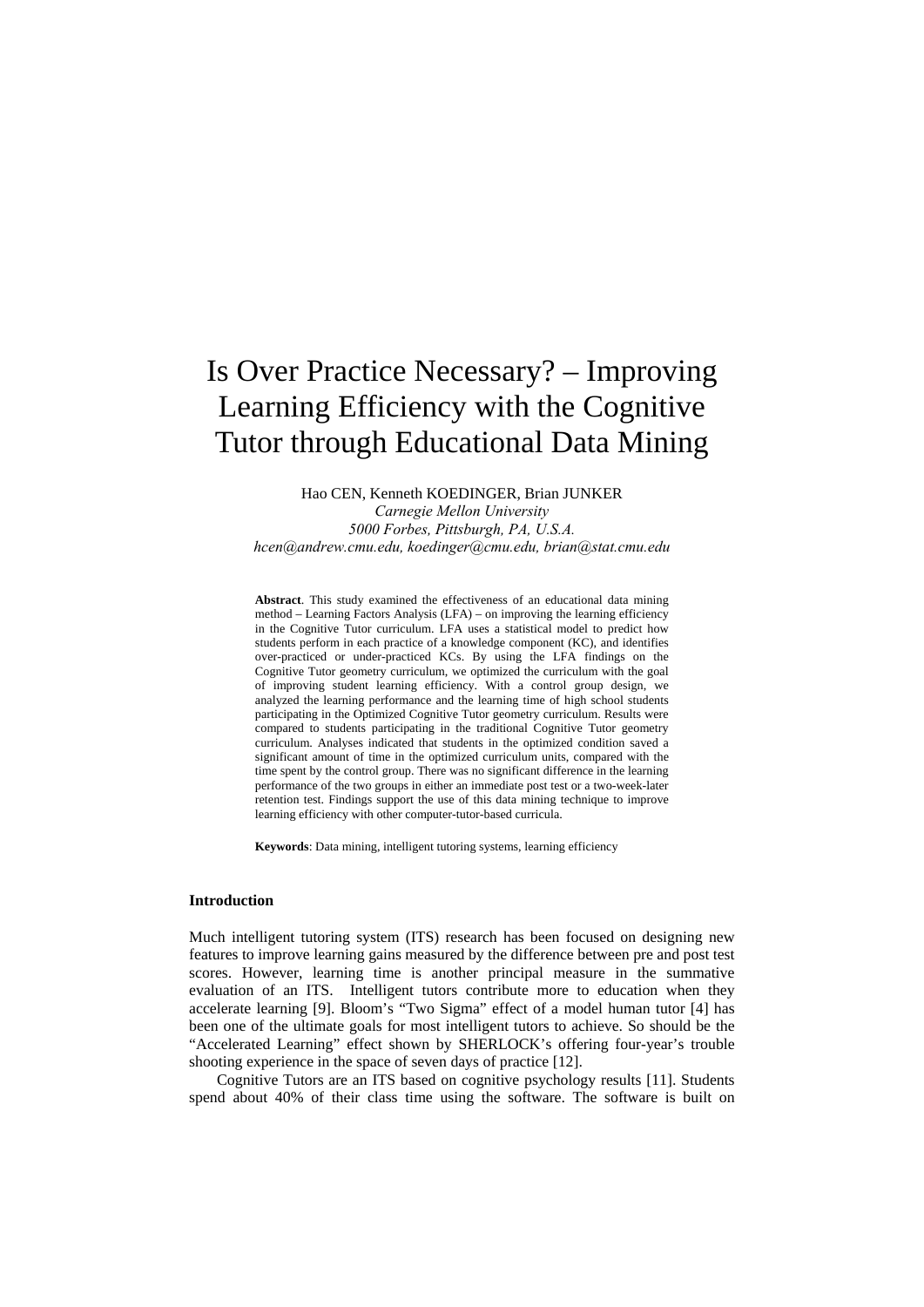[cognitive models,](http://www.carnegielearning.com/approach_research.cfm) which represent the knowledge a student might possess about a given subject. The software assesses students' knowledge step by step and presents [curricula](http://www.carnegielearning.com/math-curricula.cfm) tailored to individual skill levels [11]. According to Carnegie Learning Inc., by 2006, Cognitive Tutors have been widely used in over 1300 school districts in the U.S. by over 475,000 secondary school students. With such a large user base, the learning efficiency with the Tutor is of great importance. If every student saves four hours of learning over one year, nearly two million hours will be saved. To ensure adequate yearly progress, many schools are calling for an increase in instructional time. However, the reality is that students have a limited amount of total learning time, and teachers have limited amount of instructional time. Saving one hour of learning time can be better than increasing one hour of instructional time because it does not increase students' or teachers' work load. Moreover, if these saved hours are devoted to other time-consuming subjects, they can improve the learning gains in those subjects.

Educational data mining is an emerging area, which provides many potential insights that may improve education theory and learning outcomes. Much educational data mining to date has stopped at the point of yielding new insights, but has not yet come full circle to show how such insights can yield a better intelligent tutoring system (ITS) that can improve student learning [2, 3].

Learning Factors Analysis (LFA) [6, 5] is a data-mining method for evaluating cognitive models and analyzing student-tutor log data. Combining a statistical model [10], human expertise and a combinatorial search, LFA is able to measure the difficulty and the learning rates of knowledge components (KC), predict student performance in each KC practice, identify over-practiced or under-practiced KCs, and discover "hidden" KCs interpretable to humans. The statistical model is shown in Eq. (1).

$$
\log\left(\frac{P_{ijt}}{1-P_{ijt}}\right) = \sum \theta_i X_i + \sum \beta_j Y_j + \sum \gamma_j Y_j T_{jt}
$$
\n(1)

 $P_{ijt}$  is the probability of getting a step in a tutoring question right by the i<sup>th</sup> student's  $t<sup>th</sup>$  opportunity to practice the j<sup>th</sup> KC. The model says that the log odds of  $P_{ijt}$  is proportional to the overall "smarts" of that student  $(\theta_i)$  plus the "easiness" of that KC (*βj*) plus the amount gained (*γj*) for each practice opportunity. With this model, we can show the learning growth of students at any current or past moment.

By applying LFA to the student log data from the Area unit of the 1997 Geometry Cognitive Tutor, we found two interesting phenomena. On the one hand, some easy (i.e. high  $\beta$ *j*) KCs with low learning rates (i.e. low  $\gamma$ *j*) are practiced many times. Few improvements can be made in the later stages of those practices. KC rectangle-area is an example. This KC characterizes the skill of finding the area of a rectangle, given the base and height. As shown in [Figure 1](#page-2-0), students have an initial error rate around 12%. After 18 times of practice, the error rate reduces to only 8%. The average number of practices per student is 10. Many practices spent on an easy skill are not a good use of student time. Reducing the amount of practice for this skill may save student time without compromising their performance. Other over-practiced KCs include squarearea, and parallelogram-area. On the other hand, some difficult (i.e. low  $\beta_i$ ) KCs with high learning rates (i.e. high *γj*) do not receive enough practice. Trapezoid-area is such an example in the unit. But students received up to a maximum of 6 practices. Its initial error rate is 76%. By the end of the 6th practice the error rate remains as high as 40%,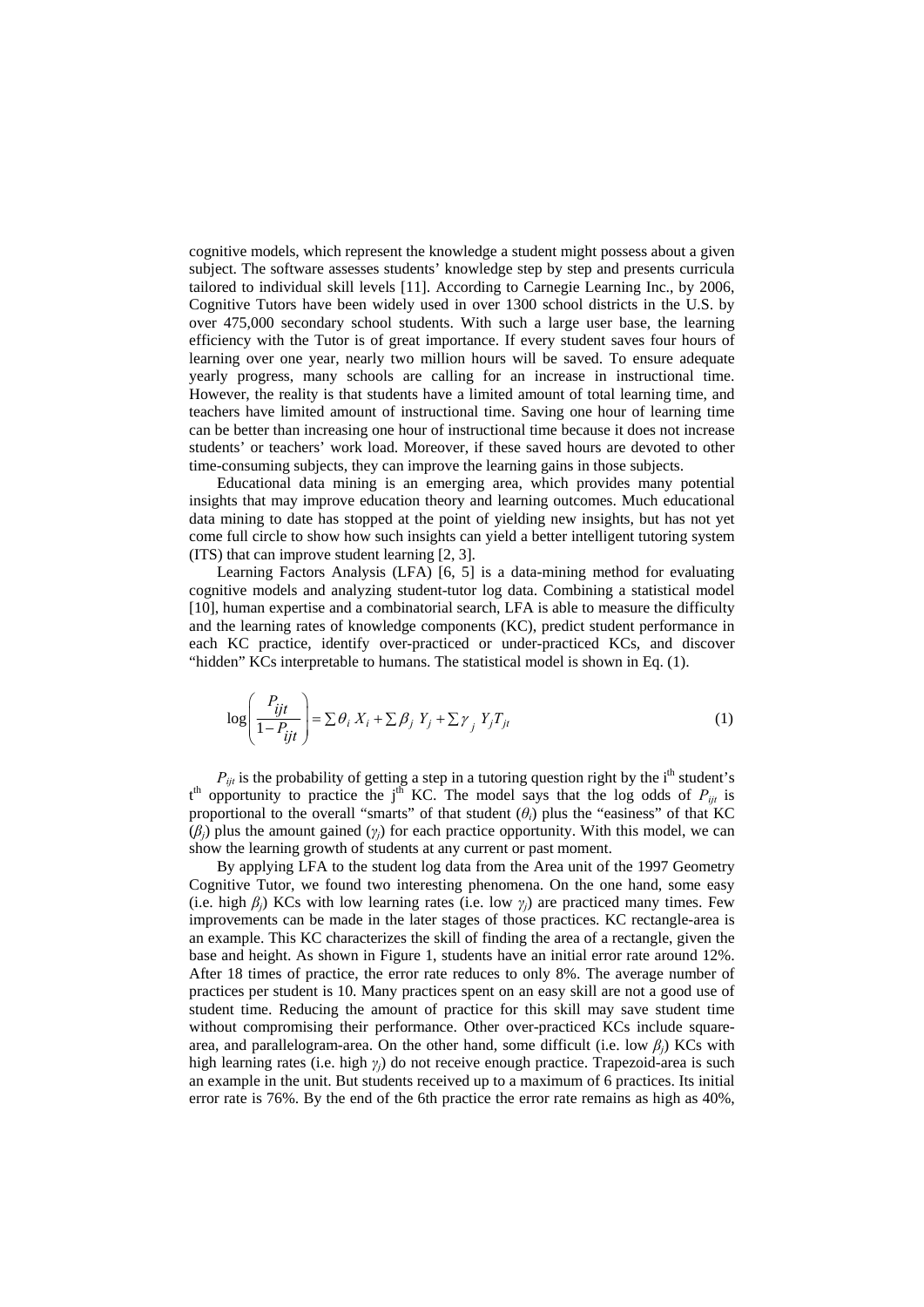far from the level of mastery. More practice on this KC is needed for students to reach mastery. Other under-practiced KCs include pentagon-area and triangle-area.

Having students practice less than needed is clearly undesirable in the curriculum. Is over practice necessary? The old idiom "practice makes perfect" suggests that the more practice we do on a skill, the better we can apply the skill. Many teachers believe that giving students more practice problems is beneficial and "would like to have the students work on more practice problems", even when "[students] were not making any mistakes and were progressing through the tutor quickly"[7].

We believe that if the teachers want more problems for their students to practice unmastered KCs or useful KCs not covered by the curriculum, more practice is necessary. To support KC long-term retention, more practice is necessary but needs to be spread on an optimal schedule [1, 14]. In the rectangle-area example, where all the practice for this KC is allocated in a short period, more practice becomes over practice, which is unnecessary after the KC is mastered.



<span id="page-2-0"></span>**Figure 1** Learning Curve of Rectangle-Area and Trapezoid-Area – The solid lines are the actual error rates over the ordered number of practices. The dotted lines are the error rates predicted by LFA.

# **1. Design of the Optimized Tutor**

What caused the over practice in the Cognitive Tutor curriculum? Cognitive Tutor uses the Knowledge Tracing algorithm to update its estimates of students' mastery of KCs [8]. Based on these estimates, the Tutor chooses to give students the problems with the skills students need to practice more. [Table 1](#page-3-0) explains the meaning of the four parameters  $P(L_0)$ , P (T), P(Guess), P(Slip) used in the update. We discovered that the 1997 Tutor used the same set of parameter estimates for all the KCs, as shown in [Table](#page-3-0)  [1](#page-3-0) column 3. Then we fit the four parameters for each KC with the student log data and used the fit parameters to estimate the amount of practice for these KCs in the same dataset. We found that 58% out of 4102 practices and 31% of 636 exercise questions were done after the students had reached mastery. On the other hand, 119 more practices were needed for all students to master those under-practiced KCs. Although applying the fit parameter estimates on the training data may incur over fitting, the finding does suggest that using a set of carefully calibrated parameter estimates may improve learning efficiency.

To test the effect of calibrated Knowledge Tracing parameters, we planned a study in 2006, when the Geometry Cognitive Tutor had evolved into its 2006 version. The 2006 Tutor breaks the single 1997 area unit into 6 area units (Squares & Rectangles, Parallelograms, Triangles, Trapezoids, Polygons, and Circles), and has a different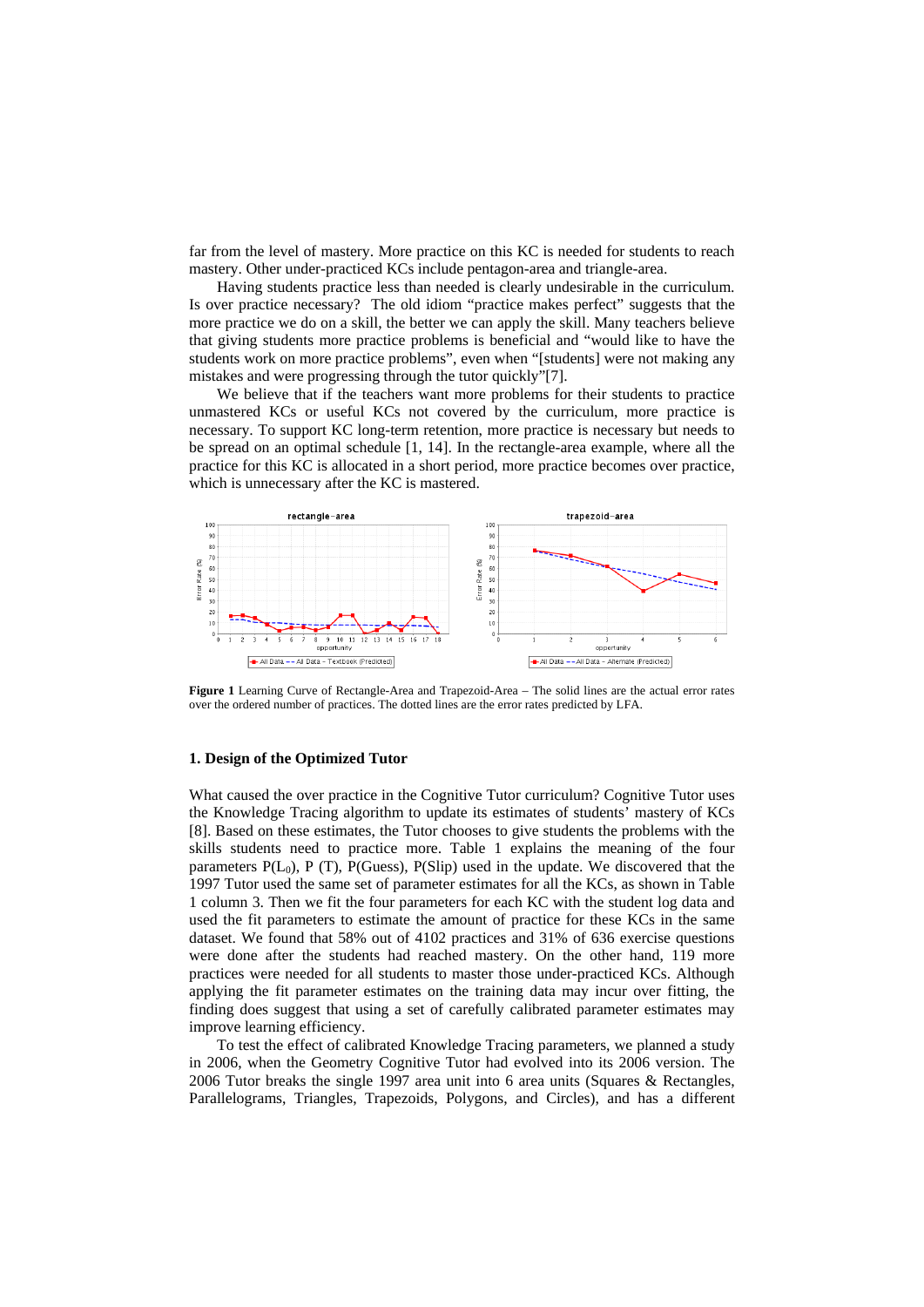<span id="page-3-0"></span>cognitive model, curriculum design, interface, and student population from its predecessor.

| <b>Parameter</b> | Meaning (The probability that )                                   |      |  |
|------------------|-------------------------------------------------------------------|------|--|
| $P(L_0)$         | the KC is initially known                                         | 0.25 |  |
| P(T)             | the KC transit form an unknown state to a known state             | 0.2  |  |
| P(Guess)         | a student will apply a KC correctly even if the KC is not learned | 0.2  |  |
| p(Slip)          | a student will apply a KC incorrectly even if the KC is learned   | 0.1  |  |

**Table 1** Knowledge tracing parameters used in the 1997 Cognitive Geometry Tutor

53 KCs are specified in the six units. 32 of them involve calculating perimeters and areas of various shapes. 21 of them involve extracting specific numbers from the text questions and entering them into the tutor interface. The numbers of KCs in each of the 6 units are 19, 7, 7, 8, 4, and 6 respectively. The same set of knowledge tracing parameter estimates shown in [Table 1](#page-3-0) were used for all its KCs.

Because the 2006 Tutor was just released several weeks before our study, there were no student-log data available from that Tutor to evaluate the KCs empirically. The most recent data available were from the 2005 version of the Cognitive Geometry Tutor, which used the same set of knowledge tracing parameter estimates shown in [Table 1.](#page-3-0) Not surprisingly, we found over-practice and under-practice in that tutor. The over-practiced KCs and the under-practiced KCs are slightly different across the tutors.

Because the cognitive model in the 2005 Tutor is slightly different from the model in the 2006 Tutor, we could not exactly copy those parameter estimates into the 2006 Tutor. To approximate the 2006 estimates, we grouped the KCs in the 2006 Tutor into several homogeneous groups according to their degrees of over-practice in 2005. This is a qualitative mapping of the parameters of one tutor version with a different student population to the parameters of another tutor version. Within each group, KCs share the same parameter estimates. Because we had no relevant information on slips or guesses, we mainly focused on adjusting  $P(L_0)$  and  $P(T)$  in our study. Between groups, KCs vary mainly on  $P(L_0)$ . If a KC shows a much higher learning rate  $P(T)$  than the original parameter estimate .2, we increased P(T) for that KC. Meanwhile, in order to reduce the danger of under-practice, we reduced all the  $P(L_0)$  by a certain amount from the fit estimates. The final parameter estimates in the optimized tutor have the following changes.

- The under-practiced KC (circle-area) is set to a lower  $P(L_0) = 0.2$ .
- The under-practiced KC with a high learning rate (triangle-area) is set to a lower  $P(L_0) = 0.2$ , and a higher  $P(T) = .5$ .
- The slightly-over-practiced KCs (circle-circumference, trapezoid-area, trapezoid-perimeter, triangle-perimeter) are set to  $P(L_0) = 0.5$ .
- The moderately-over-practiced KCs (parallelogram-area, parallelogramperimeter, rectangle-area, rectangle-length-or-width, rectangle-perimeter, square-area, square-perimeter, square-side-length) are set to  $P(L_0) = 0.7$ .
- All the KCs for information extraction are set to  $P(L_0) = 0.9$ .

Based on these changes, their locations in the units, and the number of KCs in each unit shown, we made the following research hypothesis. Compared with the students in the control condition, students using the optimized tutor will learn the same amount but spend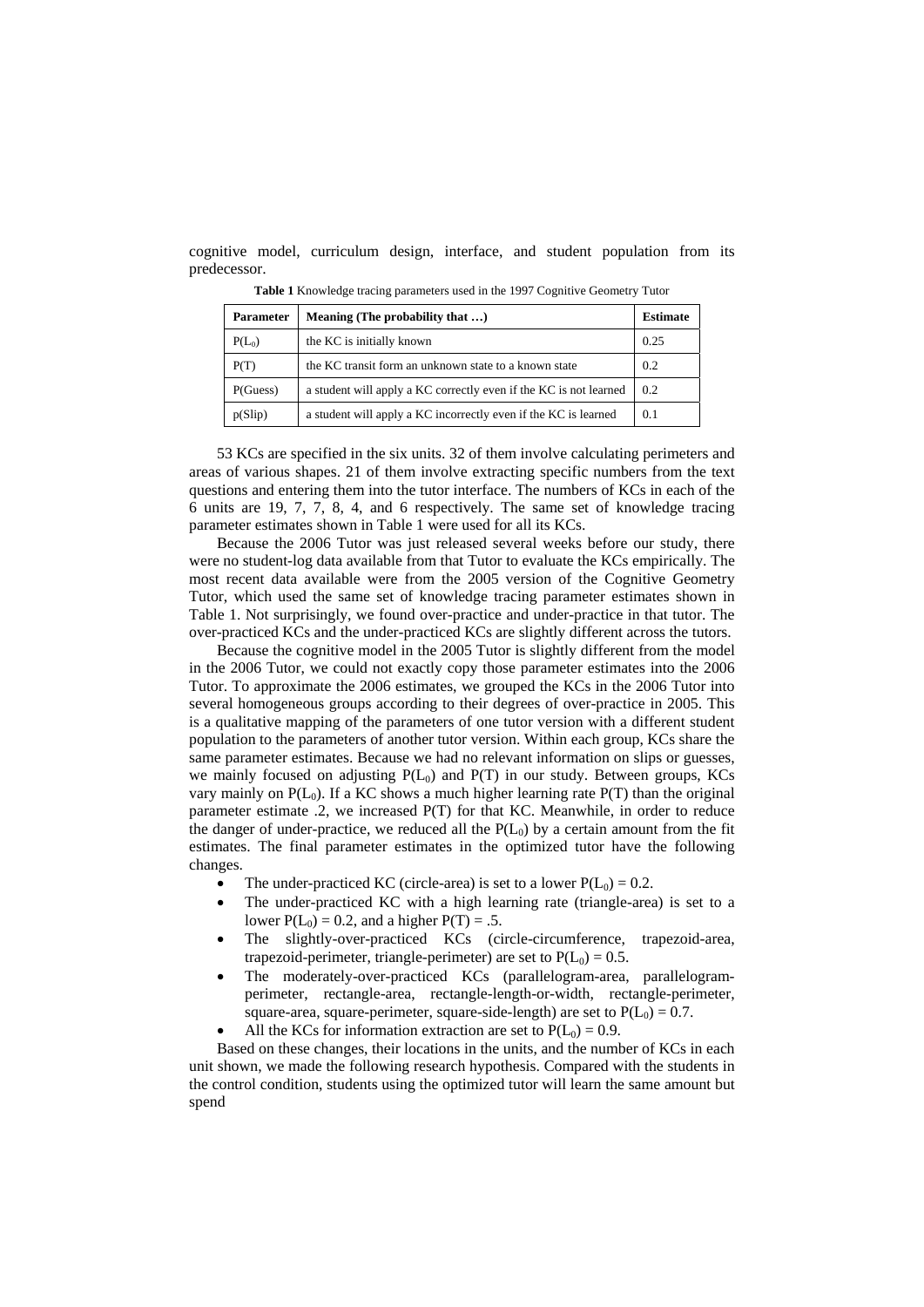- much less time in unit 1 and 2 (Squares and Parallelograms);
- moderately less time in unit 3 (Triangles);
- the same amount of time in unit 4 and 5 (Trapezoids and Polygons)
- more time in unit 6 (Circles)

## **2. Design of the Study**

The experiment was conducted in the regular instruction of the geometry course. 110 students from a total of 6 classes in a high school near Pittsburgh participated in the study. They were all taught by the same teacher. The students were randomly assigned to the optimized condition, where they would be using the optimized tutor, or to a control condition where they would be using the original 2006 Tutor with no modifications. We designed a pretest, a post test and a retention test to assess students' ability to solve geometry area and perimeter problems. The test forms were counterbalanced. Each test has 13 – 14 test items including both regular and transfer items.

In both conditions, the students took the pretest shortly before they started working on the first unit. Then students spent about 3 days per week on regular classroom instruction and 2 days per week using the Tutor in a computer lab. In the lab, students worked on either the optimized tutor or the original Tutor, according to the condition they had been assigned to. Shortly after finishing the 6th unit, they took the post test. In two weeks after each student finished the post test, we gave each student a retention test. Students' interaction and learning time with the tutor were logged. Due to student attrition and recording errors, 94 students took the pretest; 84 students took the post test; 64 students took the retention test; 73 students took both the pretest and the post test and had valid test scores; and 62 students had valid log data.

# **3. Results**

We found that the optimized group learned as much as the control group but in less time. As seen in [Figure 2](#page-5-0) (left), the two groups have similar scores in both the pre test and the post test. The amount of learning gain in both groups is approximately 5 points. To further examine the treatment effect, we ran an ANCOVA on the post test scores, with condition as a between subject factor, the pretest scores as a covariate, and an interaction term between the pretest scores and the condition. The post test scores are significantly higher than the pretest,  $p < .01$ , suggesting that the curriculum overall is effective. Meanwhile neither the condition nor the interaction are significant,  $p = 0.772$ , and  $p = 0.56$  respectively. As shown in the [Figure 2](#page-5-0) (right), we found no significant difference in the retention test scores ( $p = 0.602$ , two tailed). The results from the post test and the retention tests suggest that there is no significant difference between the two groups on either of the two tests. Thus, over practice does not lead to a significantly higher learning gain.

The actual learning time in each unit matches our hypotheses. As shown in [Table](#page-5-1)  [2,](#page-5-1) the students in the optimized condition spent less time than the students in the control condition in all the units except in the circle unit. The optimized group saved the most amount of time, 14 minutes, in unit 1 with marginal significance  $p = .19$ ; 5 minutes in unit 2,  $p = .01$ , and 1.92, 0.49, 0.28 minutes in unit 3, 4, and 5 respectively.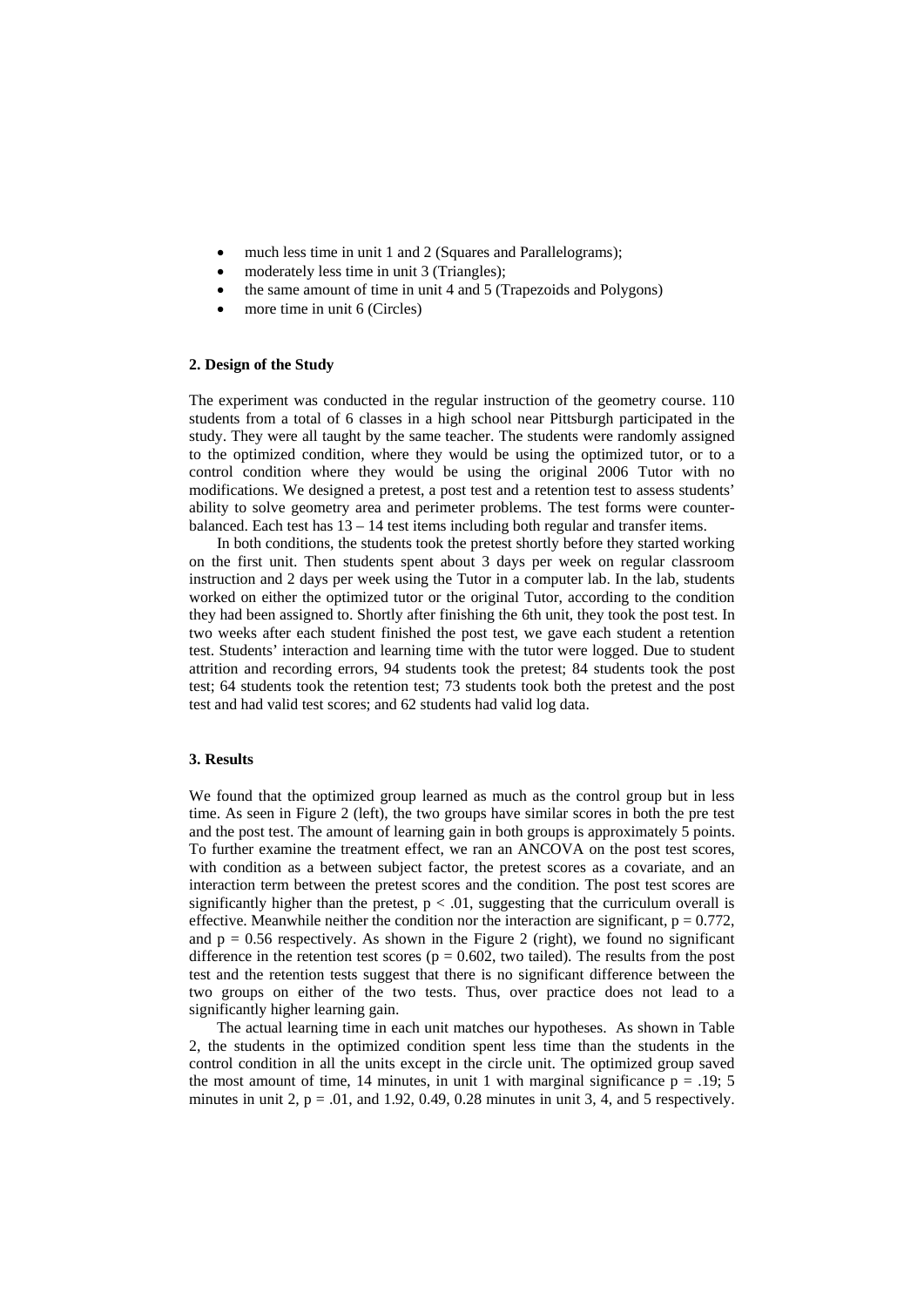In unit 6, where we lowered  $P(L_0)$ , the optimized group spent 0.3 more minutes. Notice the percentage of the time saved in each unit. The students saved 30% of tutoring time in unit 2 Parallelogram, and 14% in unit 1 Square. In total students in the optimized condition saved around 22 minutes, an 12% reduction in the total tutoring time.



**Figure 2** Pretest and post test scores over the two conditions (left) and the retention test scores (right)

<span id="page-5-1"></span><span id="page-5-0"></span>

|               | Optimized | Control | Time saved | % time saved | t Stat  | $P(T \le t)$ one-tail |
|---------------|-----------|---------|------------|--------------|---------|-----------------------|
| Square        | 87.16     | 101.18  | 14.02      | 14%          | $-0.89$ | 0.19                  |
| Parallelogram | 11.83     | 16.95   | 5.12       | 30%          | $-2.58$ | 0.01                  |
| Triangle      | 13.03     | 14.95   | 1.92       | 13%          | $-0.91$ | 0.18                  |
| Trapezoid     | 26.39     | 26.88   | 0.49       | 2%           | $-0.15$ | 0.44                  |
| Polygon       | 10.58     | 10.86   | 0.28       | 3%           | $-0.18$ | 0.43                  |
| Circle        | 13.42     | 13.12   | $-0.30$    | $-2\%$       | 0.18    | 0.43                  |
| Total         | 162.41    | 183.93  | 21.52      | 12%          |         |                       |

**Table 2** Time cost in the six tutor curriculum units. The time is in minutes.

## **4. Conclusion and Generalizing this Method for Other Tutors**

In this study, we presented a method using educational data mining to identify the inefficiency in an ITS. Rather than concluding the research just with the data mining findings, we used the findings to optimize the tutor and showed that students using the optimized tutor saved a significant amount of time compared with the time spent by the control group while both groups achieved a similar learning outcome. While prior studies have demonstrated benefits of cognitive mastery and knowledge tracing, this study is the first we know of that shows using tuned parameters in the tutor yields better learning than hand-set parameters. The knowledge tracing parameters in the existing Cognitive Tutor are hand set.

Although the data was from an earlier version of the tutor with a different student population from that in this study, the fact that efficiency gains were found suggest that this method has potential for generalizing across student population and tutor versions. In addition, this method works for any ITS where student outcomes are labeled with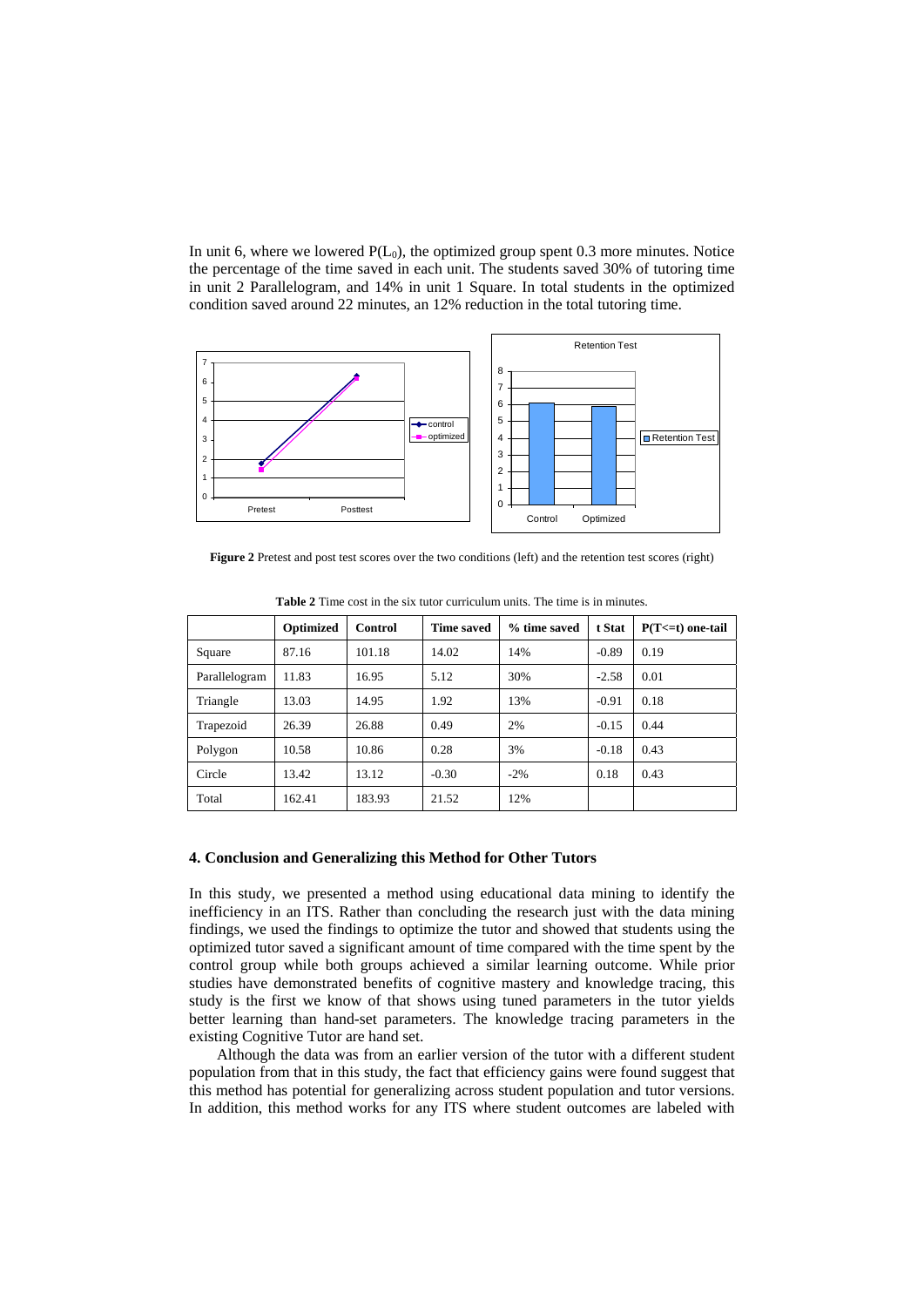knowledge components and the opportunity to use those KCs. For instance, this method could apply in any other model-tracing tutor or constraint-based tutors [13], where the constraints are the KCs.

### **5. Other Inefficiencies Found and Future Work**

We also found other interesting learning inefficiencies through educational data mining. One tutoring question in the first unit Square involves 4 KCs – Find rectangle length or width from given area, Find rectangle length or width from given perimeter, Find rectangle area, and Find rectangle perimeter. In Cognitive Tutor, each question is presented as an indivisible piece. What if a student has mastered KC 1, 2, 3 but has not mastered KC 4? Unfortunately, the student still has to answer the whole question and practice all four KCs. One way to tackle this inefficiency is to author more tutoring questions, each targeting one specific KC. The tutor would select the corresponding question for an unmastered KC. In the example above, we would create four questions with one for each KC and the tutor would select a question requiring only KC 4. Another solution would be to have the Tutor automatically solve the steps for the mastered KCs and only ask the student to solve the steps for unmastered KCs.

The third and the forth inefficiency relates to cognitive modeling. In the Learning Factors Analysis study [6], we showed that some KCs are better merged into one KC. For example, if we merge "finding the circumference of a circle given diameter (circlecircumference)" and "finding the diameter of a circle given circumference (circlediameter)" into a single KC circle-CD, the cognitive model fits the log data better and has less complexity. This suggests that as students become more familiar with some low level KCs, the instruction may need to target their aggregated counterparts. Sharpeye readers may have noticed that unit 1 Square and Rectangle took over 100 minutes in the control condition, greater than the total time of the remaining five units. One cause of this large time consumption is that unit 1 has 19 KCs, over one-third of the total number of KCs in the six units. Due to the similarity between squares and rectangles, we hypothesized that students may only need one representation for both shapes. For example, "square-area" and "rectangle area" may be well represented with one skill. If the hypothesis is true, we can reduce the number of skills in this unit by half. We plan to use LFA to determine appropriateness of merging these skills in a future study.

By extending LFA, Rafferty and Yudelson [15] found that students have different cognitive models -- low-achieving students have more elaborate cognitive models while high-achieving students have more compact models. High-achieving students may do well with even less practice if knowledge tracing uses a compact model for them. To tackle this inefficiency, we need to design a set of representative cognitive models for different groups of students. High-achieving students use a compact model so that they can go through the curriculum more quickly while low-achieving students may be assigned an elaborate model so that they receive more detailed practice. The ambitious solutions to the last two inefficiencies reflect an ITS design principle "adjust the grain size of instruction with learning" [9].

The methods we have discussed have various strengths and implementation difficulties. The method we presented in this paper -- using a set of carefully calibrated knowledge tracing parameter estimates -- can improve learning efficiency without incurring any major tutor modification. It can be easily scaled to other tutor curricula.